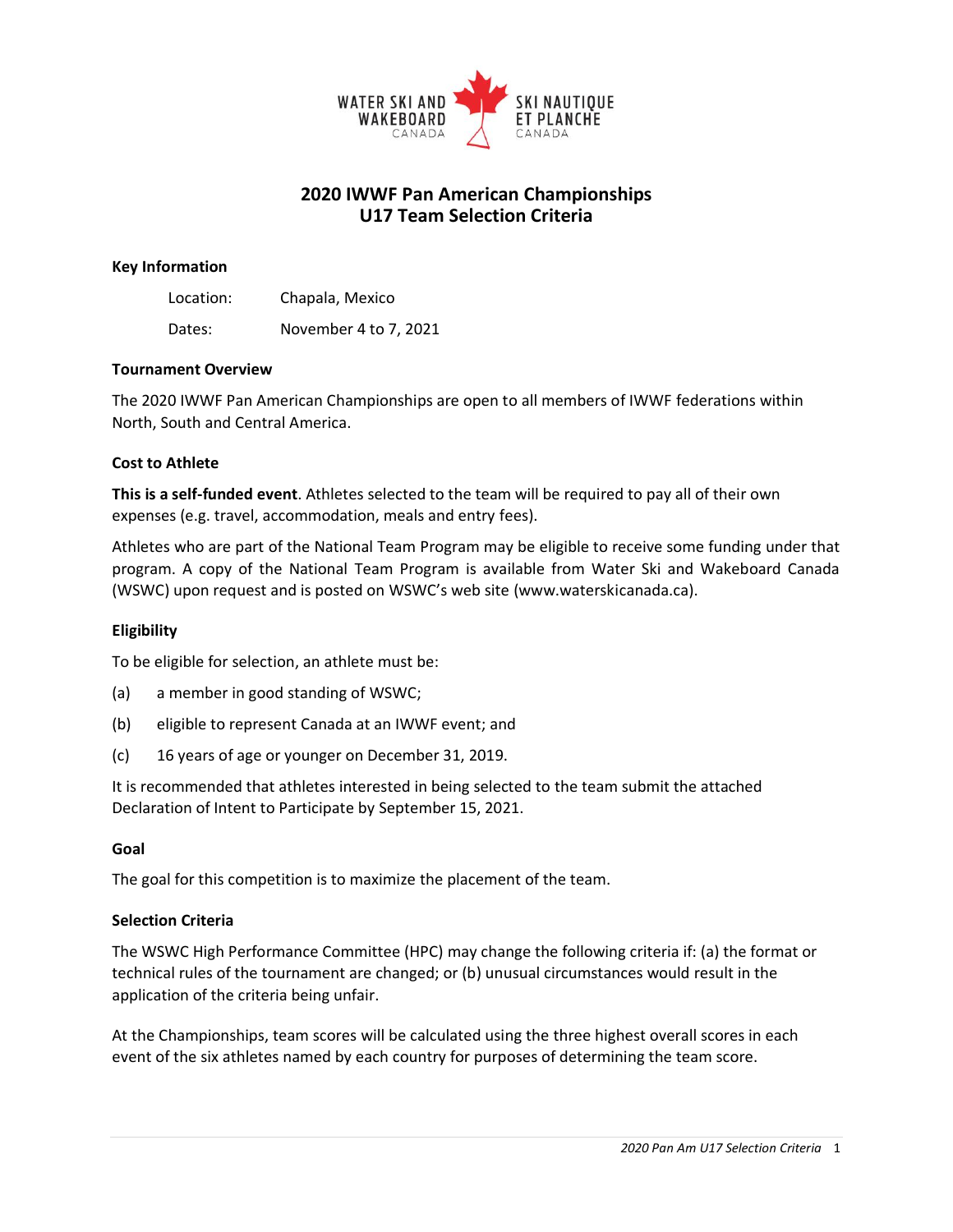

### *Selection Overall Scores*

The average of each athlete's three best event scores from three tournaments the results from which qualify for the IWWF's World Ranking Lists during the period from January 1, 2020 to September 27, 2021 will be calculated. Each score must be from a separate tournament and a different site. In addition, the three scores must be one of the combinations from the three eligibility periods set out in the following table.

| <b>Eligibility Period 1</b><br>June 29 to September 27, 2021 | <b>Eligibility Period 2</b><br>January 1 to June 28, 2021 | <b>Eligibility Period 3</b><br>January 1 to December 31, 2020 |
|--------------------------------------------------------------|-----------------------------------------------------------|---------------------------------------------------------------|
| 3 scores                                                     | 0 scores                                                  | 0 scores                                                      |
| 2 scores                                                     | 1 score                                                   | 0 scores                                                      |
| 2 scores                                                     | 0 scores                                                  | 1 score                                                       |
| 1 score                                                      | 2 scores                                                  | 0 scores                                                      |
| 1 score                                                      | 1 score                                                   | 1 score                                                       |

Each athlete's three score average in each event will be converted to overall points using the IWWF overall formulas set out below to determine the athlete's Event Selection Score in that event.

The 1,000 point score to be used for each event in the overall formulas will be the average of the scores of the top three athletes in each event listed on the IWWF World Ranking List whose scores the HPC anticipates will be used in determining the other countries' team scores at the Championships. Those average scores will be set out in the Benchmark Score table below. The HPC may change the Benchmark Scores if the athletes from the other participating countries who enter the Championships are different from the athletes the HPC anticipates. When the Benchmark Scores are determined (and if any scores are later changed), the Benchmark Score table below will be updated and a revised 2020 IWWF Pan American Championships U17 Team Selection Criteria will be posted on WSWC's website.

### *Selection Parameters*

The following parameters will be used to select six athletes for the U17 Team:

- (a) there may be no more than four athletes of one gender;
- (b) the third highest Event Selection Score of the previously selected athletes will be used to determine if another athlete's Event Selection Score can improve the team score;
- (c) the HPC may select an athlete to provide a backup score even if:
	- (i) that athlete's Event Selection Score is lower; and
	- (ii) another unselected athlete's Event Selection Score is higher;

than the third highest Event Selection Score of the previously selected athletes.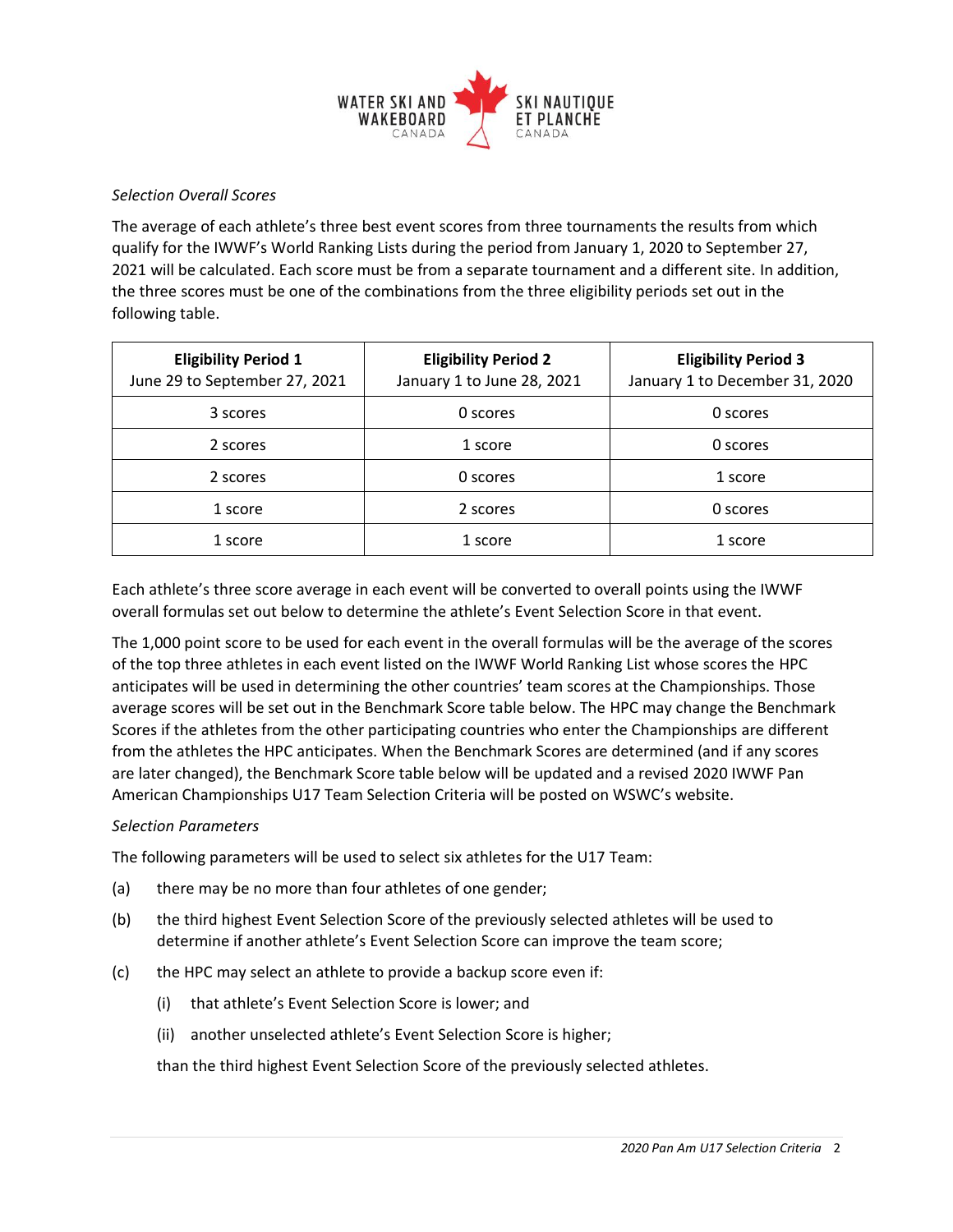

## *Selection of Alternates*

The HPC may name up to two alternates to the six athletes selected to the team based on the selection parameters above. The alternates may be selected at the time the six athletes are selected or may be selected at a later date.

### *Competition Readiness*

The HPC may disqualify an athlete from being considered for selection to the team or remove an athlete after selection if, due to illness, injury, lack of physical fitness or other reason affecting the athlete's ability to perform, the HPC believes it unlikely that the athlete will be able to perform at the Championships at a level consistent with the scores upon which the selection of the athlete to the team would be or was based. The HPC shall advise the affected athlete of its decision.

### *Code of Conduct*

The HPC may disqualify an athlete from being considered for selection to the team or remove an athlete after selection based on past or current behavior of the athlete that is inconsistent with WSWC's Code of Conduct. A copy of the Code of Conduct is available from WSWC upon request. The HPC shall advise the affected athlete of its decision.

### **Participant Contract**

Each athlete selected to the team must sign an Event Team Athlete Agreement that will obligate the athlete to adhere to all WSWC rules and regulations, including WSWC's Code of Conduct.

### **Results Submission Deadline**

A copy of results for the entire tournament or a ratings sheet, in either case signed by the Chief of Competition or Chief Judge, from each tournament an athlete wants to be used in the selection process must be received by WSWC at info@wswc.ca by 4:00 p.m. EST on September 27, 2021. Athletes are responsible for ensuring that all results or rating sheets are received by WSWC by that deadline. However, the HPC may use tournament results posted on the internet if it believes the posted results to be credible.

### **Selection Date**

The HPC will complete the selection the team promptly following the September 27, 2021 results submission deadline and all selected athletes will be notified of the decision.

### **Extenuating Circumstances**

If illness, injury or other extenuating circumstances prevent an athlete from competing in the required number of tournaments or adversely affect the athlete's performances, the HPC may make exceptions to the selection criteria. If an athlete wants the HPC to consider making an exception, the athlete must make a written submission to the HPC. The written submission must be received by WSWC at info@wswc.ca by no later than 4:00 p.m. EST on September 15, 2021. Following receipt of the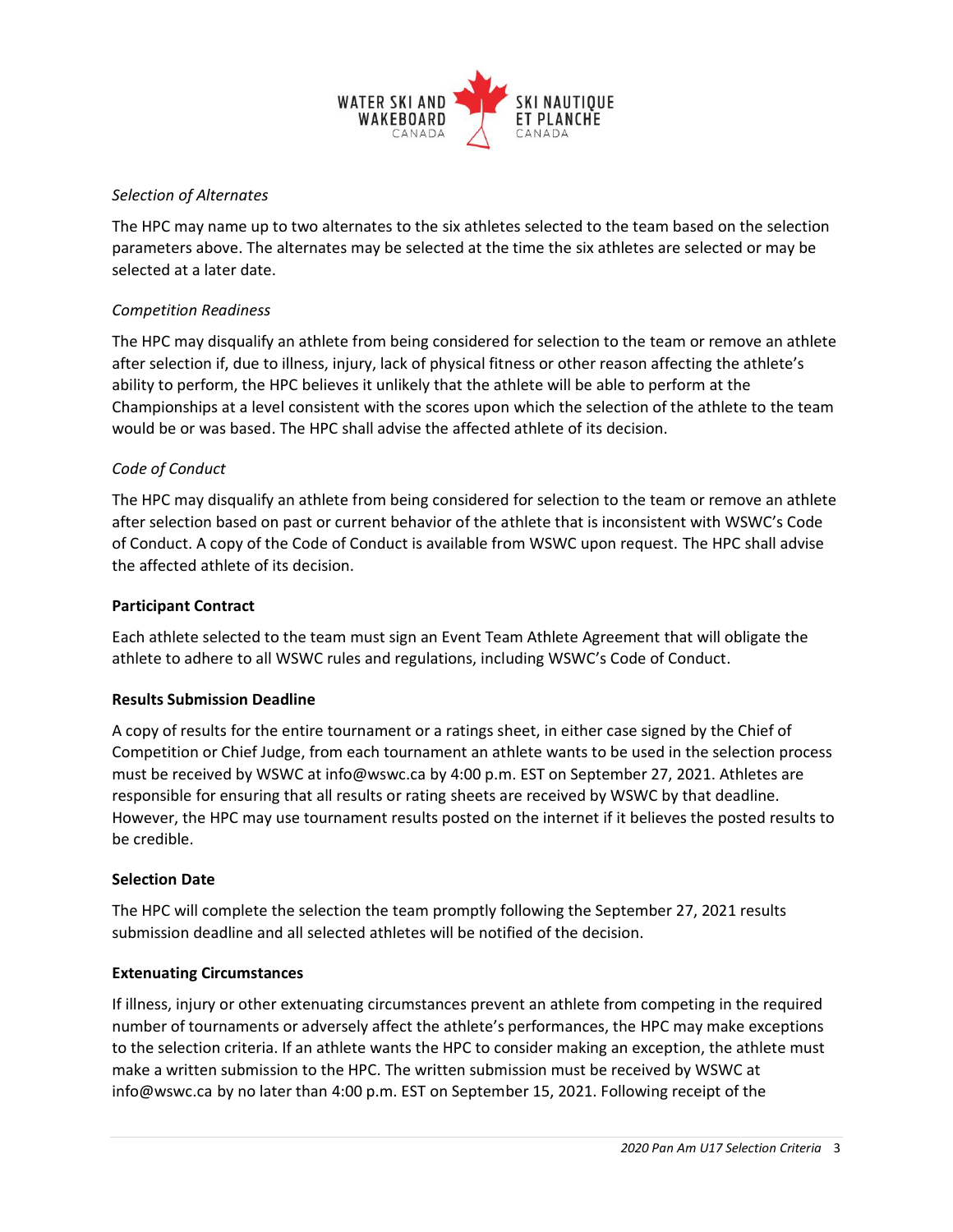

submission, the HPC may require additional information from the athlete. The HPC shall communicate its decision to all athletes who may be affected by the decision.

## **Appeals**

An athlete may appeal any decision made pursuant to this document. An appeal shall be made and dealt with in accordance with WSWC's Appeals Policy. A copy of the Appeals Policy is available from WSWC upon request and is posted on WSWC's website (www.wswc.ca).

As a result of the short period of time between the day on which the athletes to attend the Championships will be selected and the team's departure for the Championships, the normal time lines in the Appeal Policy for considering an appeal will have to be shortened in order for the appeal to be completed prior to the team's departure. An appeal should therefore be filed as soon as possible following the team's selection. An appeal filed too close to the team's departure may not be able to be completed before the team's departure.

| <b>IWWF Overall Formulas</b>   |                                                                  |                                                                                                                            |  |  |
|--------------------------------|------------------------------------------------------------------|----------------------------------------------------------------------------------------------------------------------------|--|--|
| Slalom <sup>1</sup> and Tricks | athlete's score x 1000 ÷ Benchmark Score                         |                                                                                                                            |  |  |
| Jump - Men                     | (athlete's score $-20$ ) x 1000 ÷ (Benchmark Score $-20$ )       |                                                                                                                            |  |  |
| Jump - Women                   | (athlete's score $-13$ ) x 1000 ÷ (Benchmark Score $-13$ )       |                                                                                                                            |  |  |
|                                | <sup>1</sup> Slalom scores are based on the IWWF scoring system: | complete $13 m = 36$ buoys<br>complete $12 m = 42$ buoys<br>complete $11.25 m = 48$ buoys<br>complete $10.75$ m = 54 buoys |  |  |

| <b>Benchmark Scores</b>                                          |            |               |                                                                                                                          |  |  |
|------------------------------------------------------------------|------------|---------------|--------------------------------------------------------------------------------------------------------------------------|--|--|
|                                                                  | Slalom $1$ | <b>Tricks</b> | Jump                                                                                                                     |  |  |
| Men                                                              | TBD        | TBD           | TBD                                                                                                                      |  |  |
| Women                                                            | TBD        | TBD           | TBD                                                                                                                      |  |  |
| <sup>1</sup> Slalom scores are based on the IWWF scoring system: |            |               | complete $13 m = 36$ buoys<br>complete 12 m = 42 buoys<br>complete $11.25 m = 48$ buoys<br>complete $10.75$ m = 54 buoys |  |  |